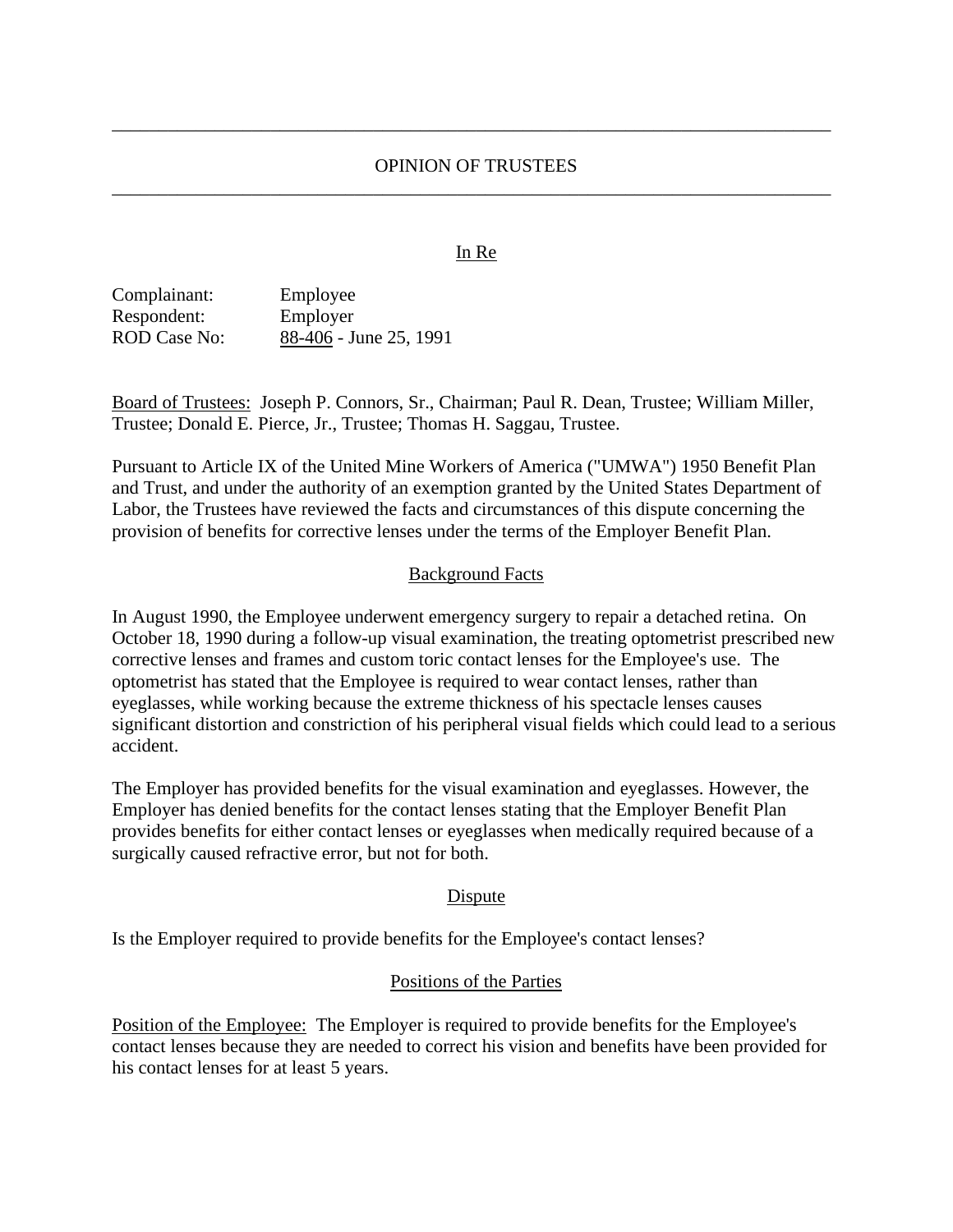# Opinion of Trustees Resolution of Dispute Case No. 88-406 Page 2

Position of the Employer: The Employer is not required to provide benefits for the Employee's contact lenses because the Employer Benefit Plan provides benefits for either contact lenses or eyeglasses, when medically required due to a surgically caused refractive error, and benefits were provided for new eyeglasses following the Employee's surgery. In addition, the provisions of the vision care program limit benefits for corrective lenses or contacts to once every 24 months.

# Pertinent Provisions

Article III. A. (9) (a) and (b) of the Employer Benefit Plan states:

# (9) Vision Care Program

|                           |                       | Actual Charge up to     |
|---------------------------|-----------------------|-------------------------|
| (a)<br><b>Benefits</b>    | <b>Maximum Amount</b> | <b>Frequency Limits</b> |
| <b>Vision Examination</b> | \$20                  | Once every 24 months    |
| Per Lens (Maximum=2)      |                       | Once every 24 months    |
| - Single Vision           | 10                    |                         |
| - Bifocal                 | 15                    |                         |
| - Trifocal                | 20                    |                         |
| - Lenticular              | 25                    |                         |
| - Contact                 | 15                    |                         |
| Frames 14                 | Once every 24 months  |                         |

Note: The 24-month period shall be measured from the date the examination is performed or from the date the lenses or frames are ordered, respectively, even if the last examination occurred during a prior Wage Agreement.

(b) Lenses will not be covered unless the new prescription differs from the most recent one by an axis change of 20 degrees or .50 diopter sphere or cylinder change and the lenses must improve visual acuity by at least one line on the standard chart.

Article III. A. (11) (a) 22. of the Employer Benefit Plan states:

# (11) General Exclusions

(a) In addition to the specific exclusions otherwise contained in the Plan, benefits are also not provided for the following:

22. Eyeglasses or lenses, except when medically required because of surgically caused refractive errors or as otherwise-provided in Section A(9).